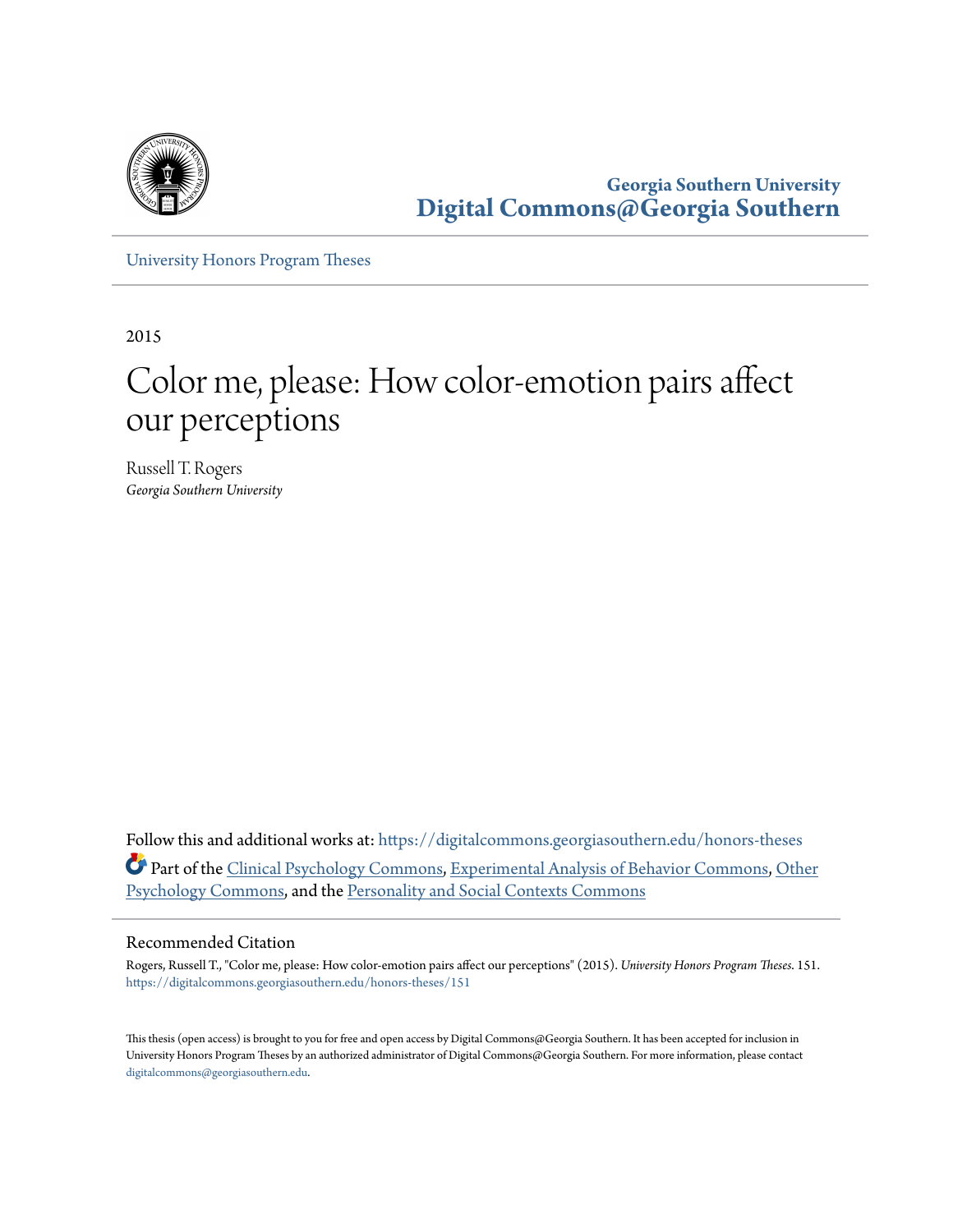#### **Color Me, Please: How Color-Emotion Stimulus Pairs Affect Our Perceptions**

An Honors Thesis submitted in partial fulfillment of the requirements for Honors in the Department of Psychology.

> By Tyler Rogers

Under the mentorship of Dr. Shauna Joye

#### ABSTRACT

Color-emotion pairings are part of everyday experience, and they develop in early childhood. Emotional experiences are typically much stronger when emotional stimuli (e.g., pictures or videos) are paired with sensory stimuli (e.g., sights or sounds). Since the presence of these sensory stimuli seems to heighten the emotional experience of emotion-evoking visual stimuli, it should be the case that such pairings will allow the manipulation of color-emotion pairings through the presence of a color (a visual stimulus) during an emotional situation (such as watching a video). In this study  $(N = 44)$ , we paired both a positive and negative video with the color green. We also measured participants' suggestibility, which served as a covariate. Although results were not significant, our findings suggest that this is a valid line of research. Limitations and suggestions for future research are discussed.

Thesis Mentor:

Dr. Shauna Joye

Honors Director:

Dr. Steven Engel

December 2015 Department of Psychology University Honors Program **Georgia Southern University**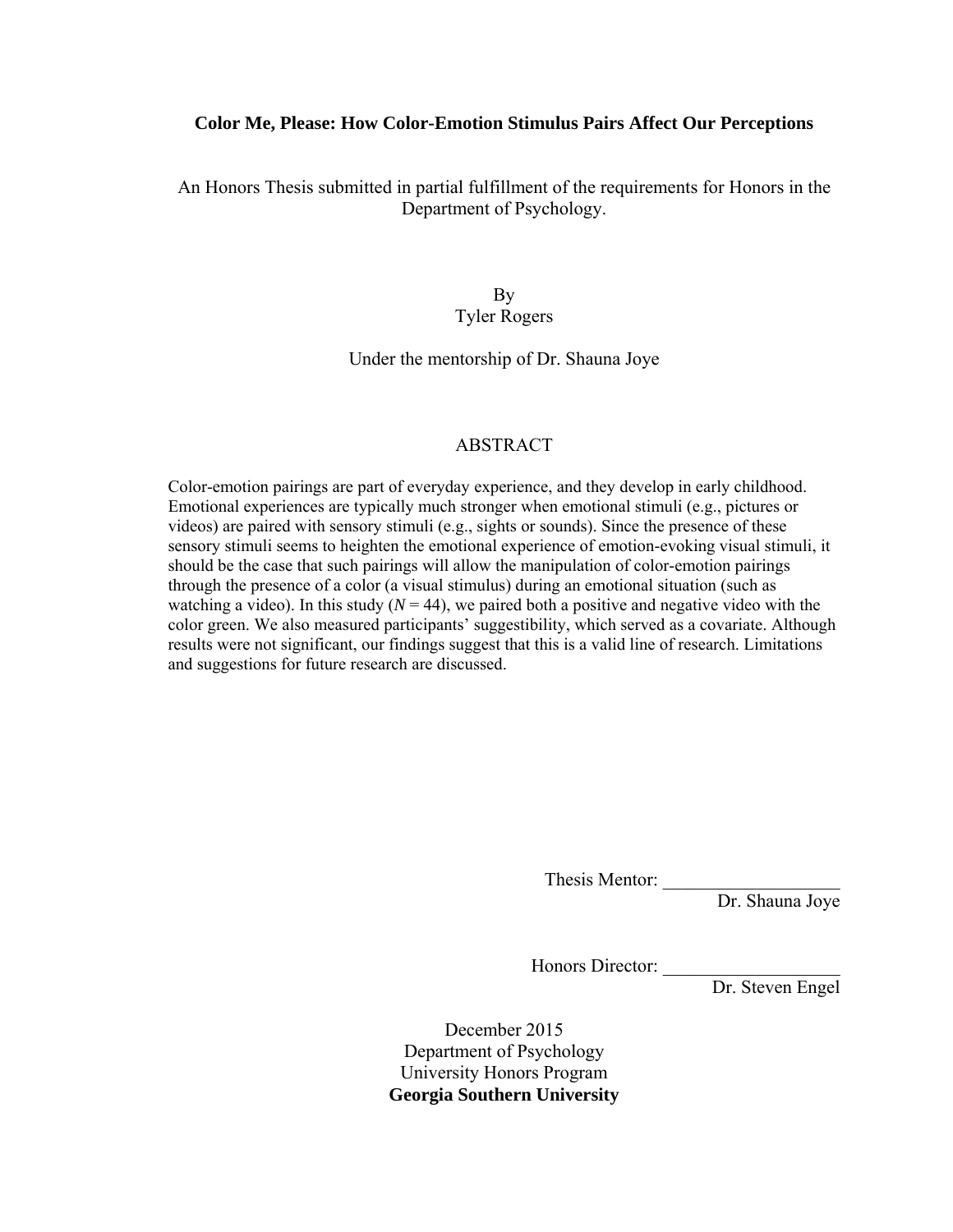#### **Acknowledgements**

 This research was made possible by the hard work of my mentor, Dr. Shauna Joye, to whom I am deeply indebted. Her comments, edits, and suggestions made this paper possible, and her dedication to me as a student have helped me hone my skills as a researcher.

 I would also like to acknowledge my fellow peers, both those who participated in this study and those whose ideas made this study stronger during discussions hosted by Dr. Joye, our mutual research mentor. Among these students are undergraduates and graduates, and each has a strong love for research and a desire to see their peers succeed.

 Finally, I wish to express my gratitude to the Georgia Southern University Honors Department, in particular director Dr. Steven Engel and Psychology Director Dr. Amy Hackney, who gave me the opportunity to participate in the Honors Program despite my unorthodox situation.

I am thankful for you all.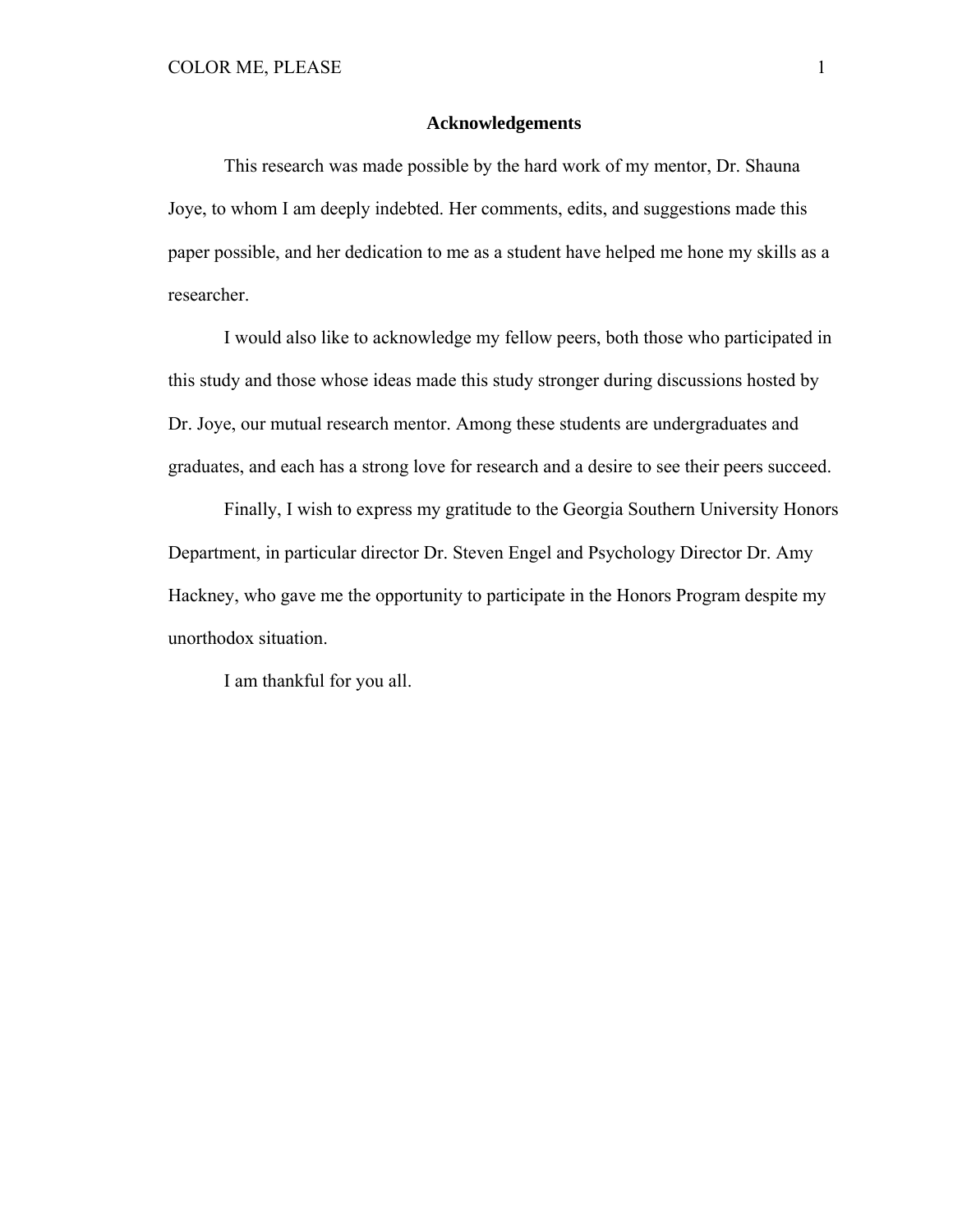Color Me, Please: How Color-Emotion Stimulus Pairs Affect Our Perceptions

 At the heart of everyday life is the reality of emotional experiences. Emotional experiences affect memories, actions, and behavior. According to Chen and Dalton (2005), the emotional tone of certain sensory stimuli can affect a person's sensory perception. Further, the intensity of the reaction that individuals feel toward emotional and sensory stimuli is greater when the stimuli are passively, rather than actively, received (Guest et al., 2010). This suggests that the greatest amount of emotional reaction occurs implicitly rather than by the conscious decision of the individual.

 Baumgartner, Esslen, and Jäncke (2005) found that emotional experiences rely on the presence of combined stimuli with different modes of reception. For example, emotional experiences are greater when certain stimuli (e.g., pictures of certain objects, videos) are paired with sensory stimuli (e.g., smells, tastes, sights). Sieb (2013) cites previous research stating that emotional responses have a subjective component to them, which varies across individuals. Since emotional reactions have been shown to rely on the combination of sensory perception and subjective experience, it should be possible to intentionally manipulate them. For example, Hemphill (1996) compared the emotional associations of colors that occur in men and women to those that appear in adolescent boys and girls. These associations tended to be more complex in older adults than in younger children, possibly as a result of experience (Hemphill, 1996). For example, Hemphill noticed that both children and adults tended to have positive emotional reactions to all colors, but adults did so to a lesser extent, such that women react more positively toward bright colors and men react more positively toward dark colors. Hemphill also noted that adults gave more sophisticated answers for why they preferred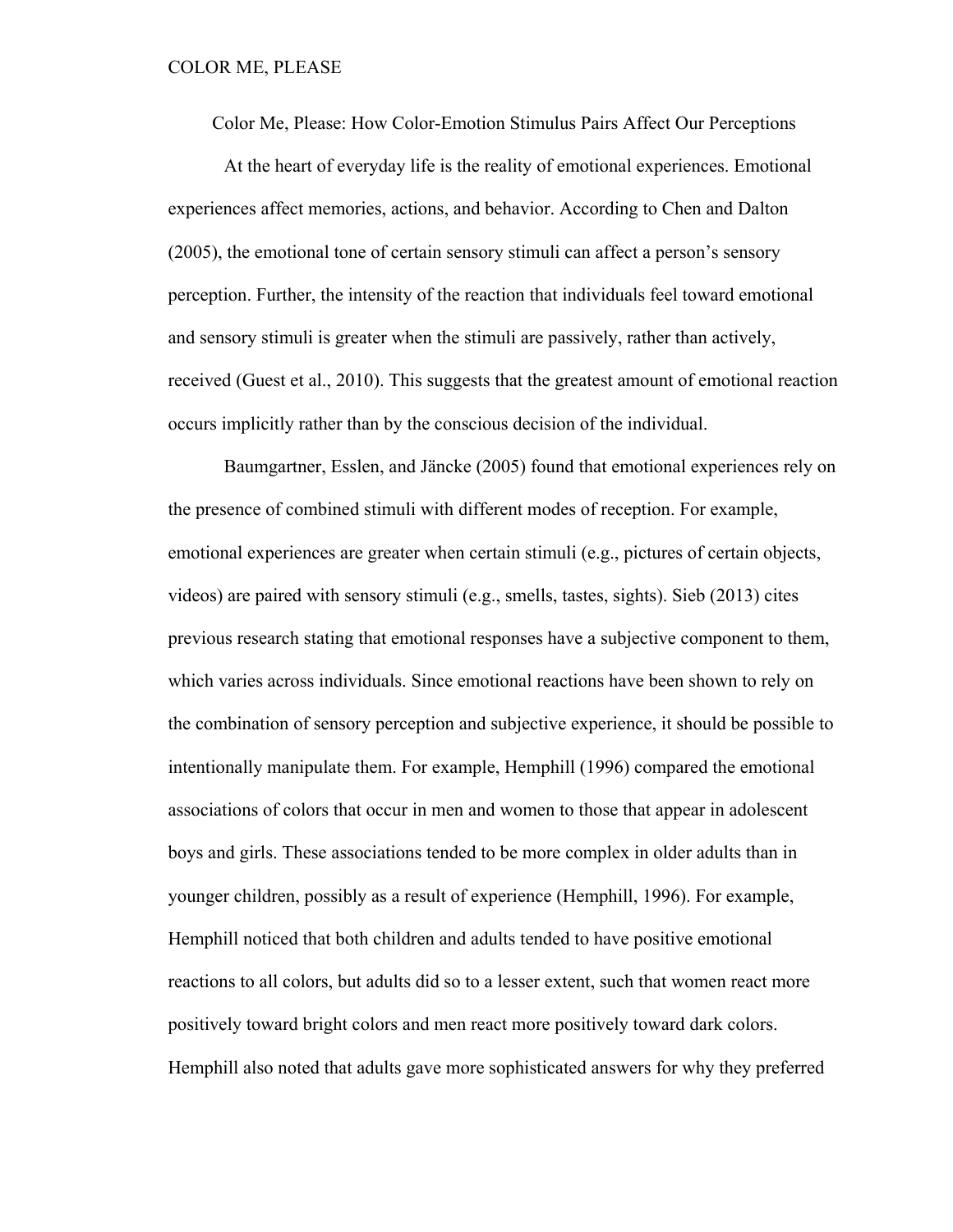#### COLOR ME, PLEASE 3

certain colors (e.g., "I like red because it is a warm color") than children. For this reason, it was expected that the emotional reactions of the participants to the colors would be moderately strong in the current study, considering that all were adults.

 The idea that more social experience results in increasing complexity of coloremotion associations in individuals is not a new idea. For example, Boyatzis and Varghese (1994) found that children begin to develop color-emotion schemas in early childhood. One such schema described by these authors involved children's early usage of color to express certain emotions, such as red being used to express anger. The authors also noted that "[w]ith increasing age, it is likely that children's color-emotion schemes become more differentiated and complex" (Boyatzis & Varghese, 1994, p. 84); they give two reasons why this might be: increased social experience and more advanced cognitive development. Furthermore, evidence suggests that an individual's emotional associations with a color are a result of that individual's experience with that color, rather than any universal principle (Boyatzis & Varghese, 1994).

 Suggestibility may play a role in how well or quickly stimuli are paired. Kotov, Bellman, and Watson (2004) define suggestibility as a personality trait manifested as a tendency to accept messages without a particularly strong pressure to do so. What this implies is that individuals with a stronger propensity for accepting messages may indeed accept color-emotion stimulus pairings more readily than those with a more moderate or mild propensity for accepting messages. Interestingly enough, Nitzan et al. (2015) found that, after being instructed that treatment would take 2-4 weeks to take effect (and without being informed of the onset of side effects), more suggestible patients showed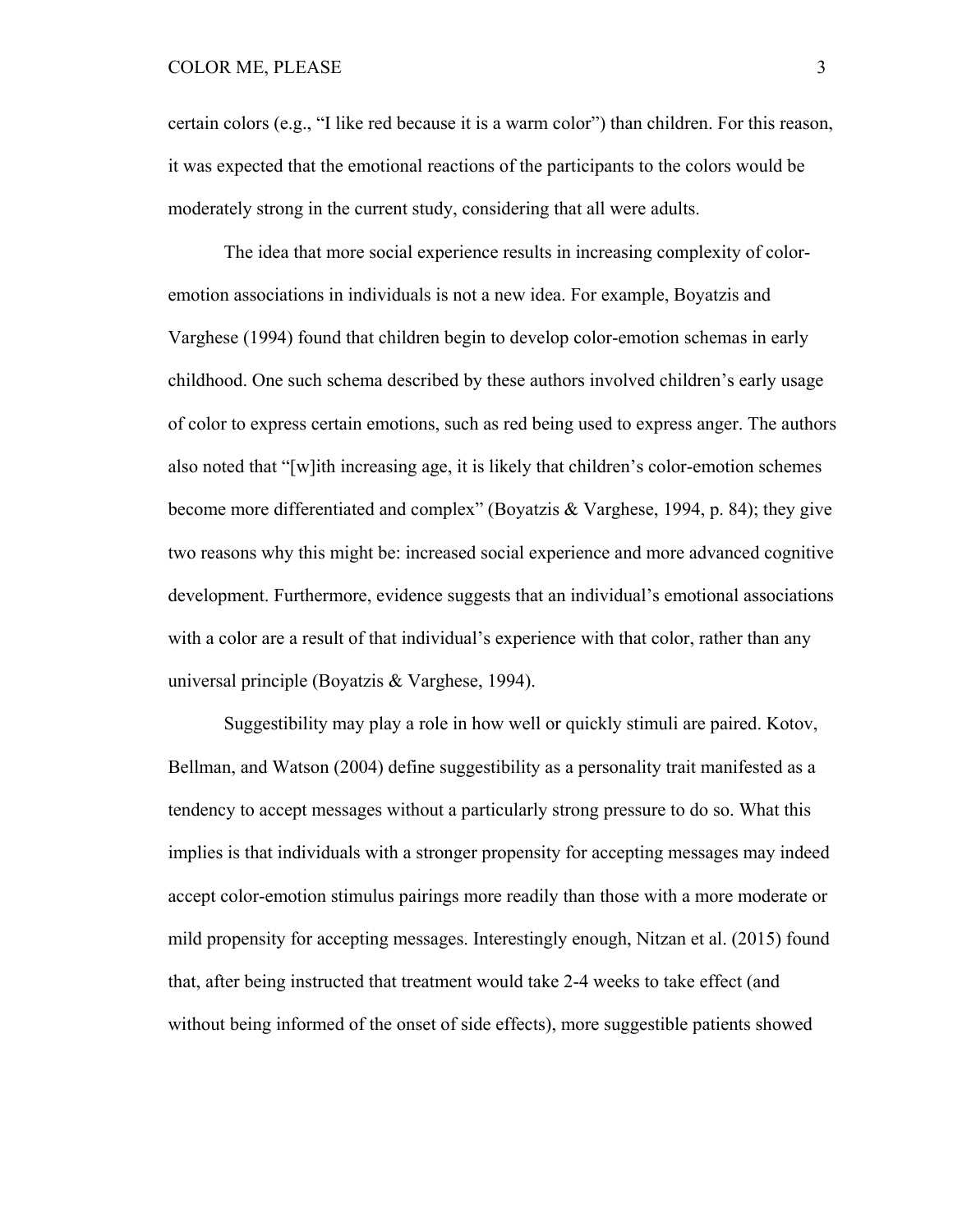significantly less improvement in depression symptoms, coupled with more side effects, after being given an antidepressant for two weeks.

 The present study intends to manipulate the emotional reactions of individuals by adding to the method of Hemphill (1996), who simply recorded emotional reactions to colors by presenting color cards randomly to participants and asking them to rate their emotional responses to them. By pairing two seemingly unrelated stimuli (a color with a video meant to evoke a certain emotion), the current study aims to investigate whether the presence of emotion (as evoked by the video) can result in manipulation of how individuals feel toward a sensory perception (i.e., a specific color) before and after the video treatment. It is hypothesized that the emotional reaction stimulated by the video would indeed change how individuals felt about the paired color in a manner respective to the emotion evoked. That is, for individuals who were exposed to the color along with a positive emotional experience, the change in emotional reaction to the color was expected to be positive. For those who were exposed to the color along with a negative emotional experience, the change was expected to be negative. It is also expected that individuals who scored higher on a measure of suggestibility would show larger individual effects than less suggestible individuals. Chen and Dalton (2005) indicated that emotion induction (making one feel a desired emotion) is equally successful in men and women; therefore, no gender differences were expected.

Chen and Dalton (2005) noted that participants with high neuroticism and anxiety were selectively biased to affective rather than neutral stimuli and that such participants exhibited behavioral excitation to intensely emotional stimuli. Rogers and Revelle (1998)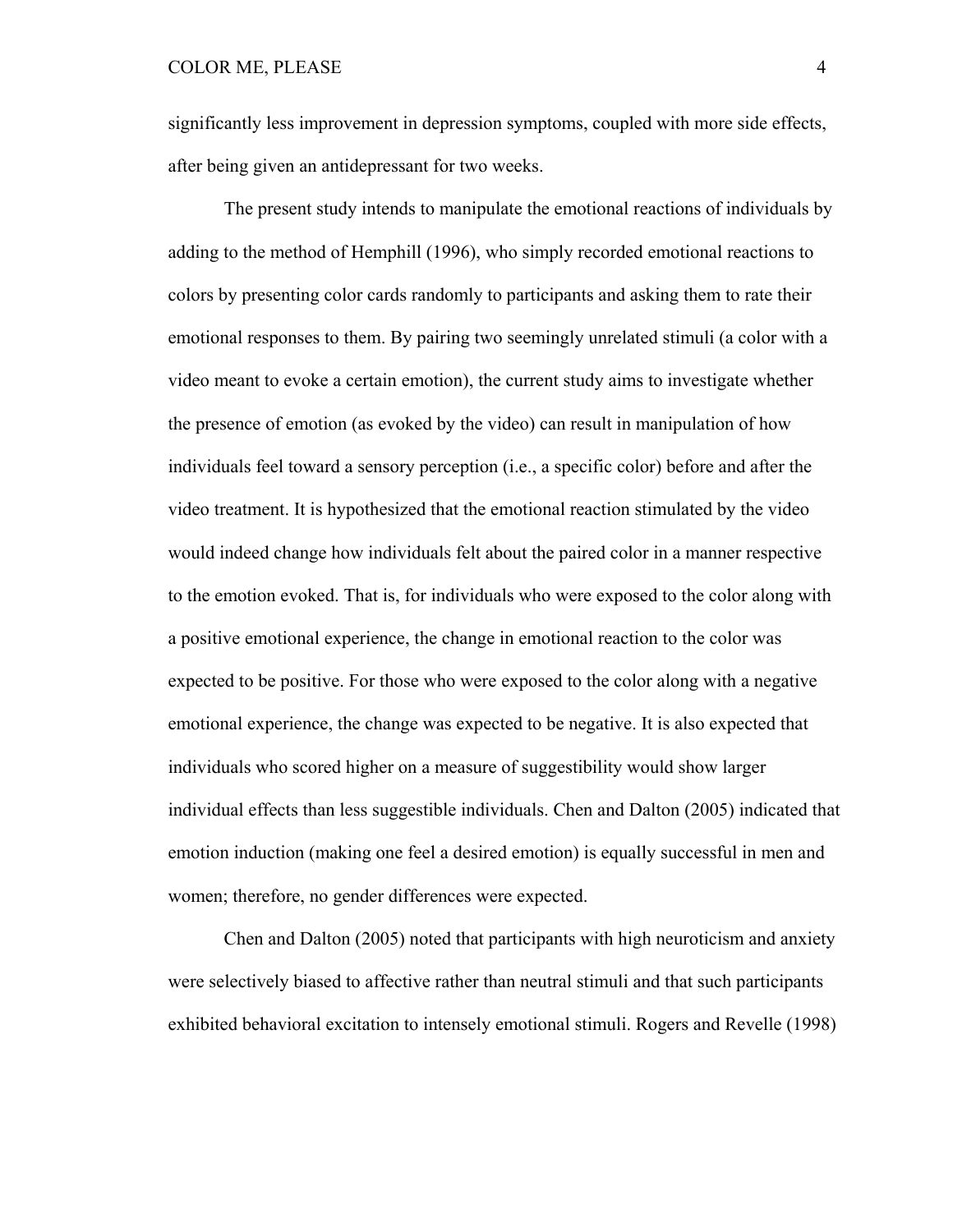also recorded this effect. It is therefore possible that personality traits will play a measurable role in the outcome of the study.

 The importance of the current research is twofold. First, the current research gives insight into the nature of the development of stimulus pairing as it relates to emotionality. This has implications regarding the development of phobic behavior, as physicalemotional stimulus pairs often play a large role in such behavior. Second, the current research develops a method by which color-emotion pairs can be investigated in regards to individual suggestibility. Therefore, not only can the process of the development of phobic disorders be further studied using this method, but also the way in which the personality trait of suggestibility plays a role phobic development, if it plays a roll at all.

#### **Method**

#### **Participants**

All participants  $(N = 44)$  were undergraduate students at Georgia Southern University, recruited using the SONA research program. Most of the participants completed the study to receive course credit in PSYC 1101 or another psychology course. Fourteen men (31.8%) and 30 women (68.2%) participated in the study, with gender distributions equivalent across conditions. Participants ranged in age from 18 to 46 years old ( $M = 20.46$ ,  $SD = 4.59$ ). No participant data was eliminated based on the age of the participant because of the idea that adults have considerably complex emotional reactions to colors and sufficient cognitive development should be present in all of the participants in the study. The majority of the participants were Caucasian  $(n = 27, 61.4\%)$ , a large minority were African-American (*n* = 15, 34.1%), and the remainder were of mixed or other ethnic background ( $n = 2, 4.5\%$ ). First-year students were the largest class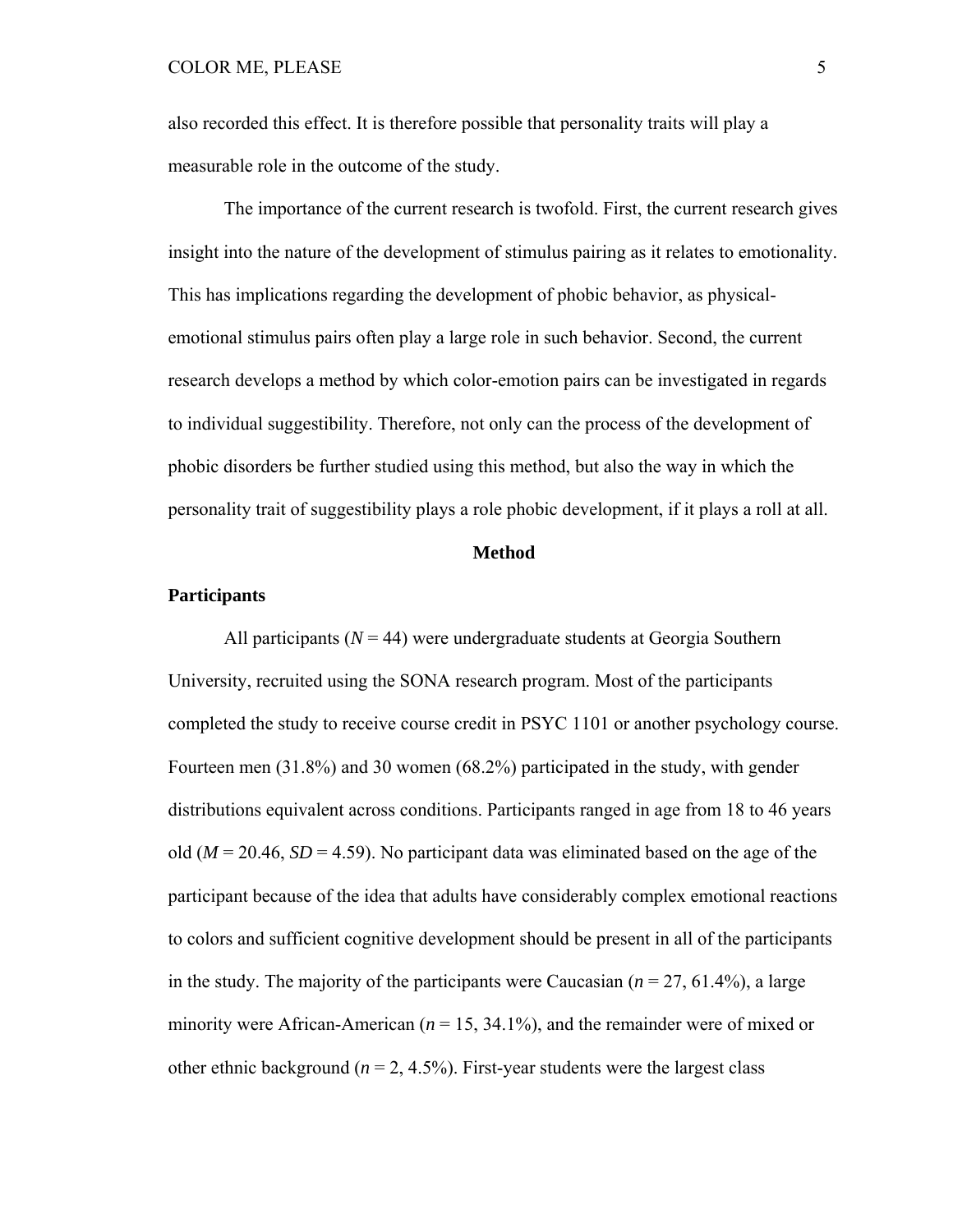represented ( $n = 21, 47.7\%$ ), followed by sophomores ( $n = 7, 15.9\%$ ) and juniors ( $n = 7$ , 15.9%). Seniors were represented the least in the study (*n* = 3, 6.8%), and class data were missing for some participants ( $n = 6$ , 13.6%). Of the 33 participants who provided their GPA, the average was  $3.20$  (*SD* = .62).

#### **Materials**

**Color Rating Scale (Appendix A).** Participants rated their reaction to 10 different colors (blue, green, red, white, pink, gray, yellow, black, brown, and purple) by marking an X on a four-inch line scale varying from "Aversive" on the left to "Attractive" on the right. Data were recorded as millimeters from the left of the line, with higher numbers indicating more attractiveness of the color. Colors were presented in different random orders on the document for both the pre-test and the post-test as well as across participants. This task was created specifically for the current study.

#### **Multidimensional Iowa Suggestibility Scale (MISS, Appendix B).** The MISS

(Kotov, Bellman, & Watson, 2004) consists of 95 items designed to test general suggestibility on a scale of 1-5. Items are rated based on how accurately the participant believes the item describes him or her, with a rating of "1" being the least accurate and "5" the most accurate. In the current study, we used the 21-item version of the MISS (the Short Suggestibility Scale), which shows high test-retest reliability  $(r = .76)$ , internal consistency ( $rs = 0.86 - 0.89$ ), and a strong correlation ( $r = 0.93$ ) with the 95-item version of the MISS (Kotov, Bellman, & Watson, 2004).

 **Videos.** Participants in the Attractive condition watched a 5-minute video of funny game-show answers, and participants in the Aversive condition watched a 5 minute video of live broadcasts of the events of September 11, 2001. Each video was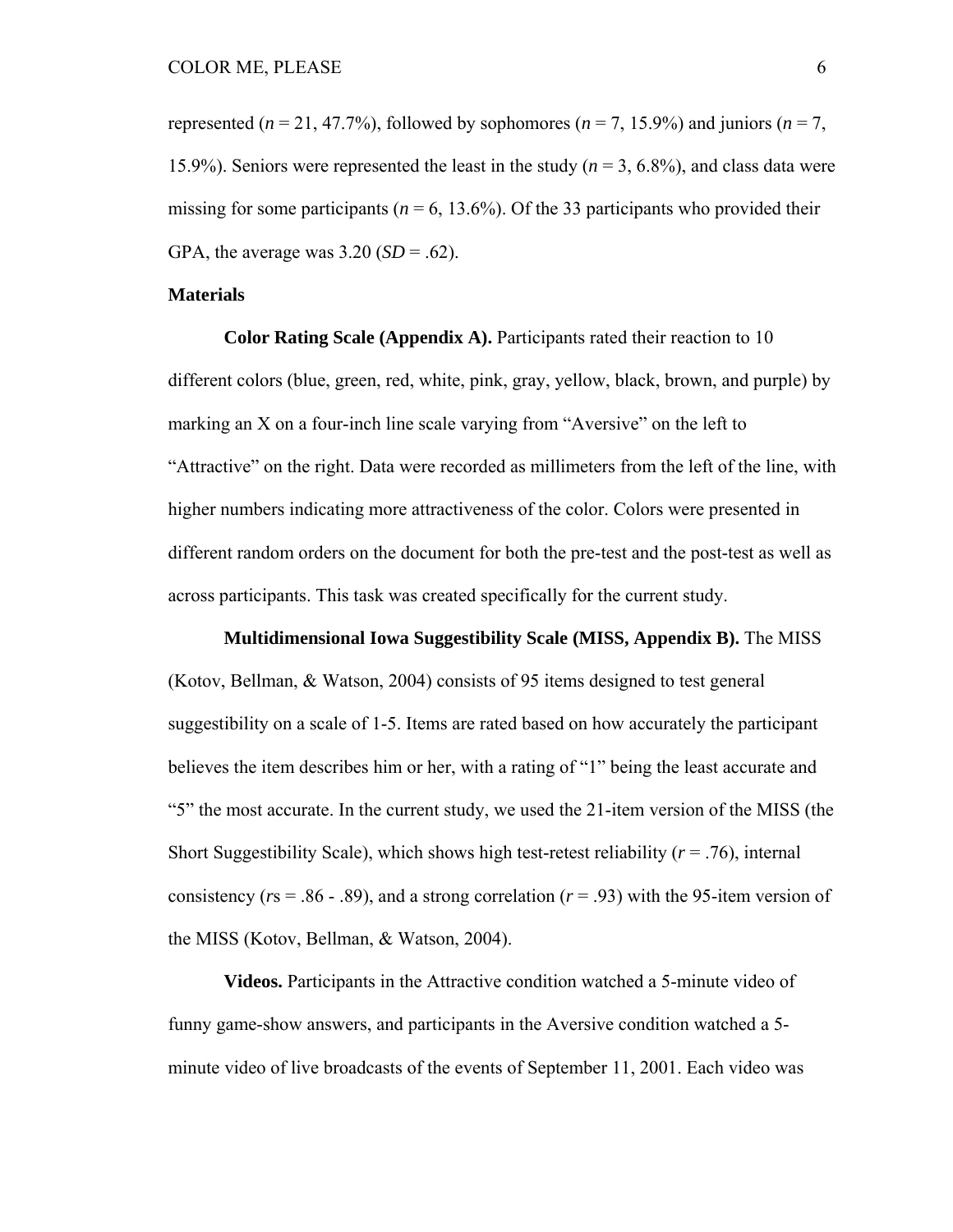posted on a green slide with an equal amount of the green slide showing at the top and bottom of both videos. See Appendix C for screenshots representative of these videos.

**Demographics Form (Appendix D).** The demographics form included age, ethnicity, gender, class, and GPA of each participant.

**Manipulation Check (Appendix E).** Participants completed a short manipulation check during which they were asked to describe the purpose of the study, guess the color of the slide on which the video was posted, rate how the distressing the video was on a scale of 1-10, and name their favorite color(s).

#### **Procedure**

 Participants were randomly assigned to two groups (Attractive and Aversive conditions) and tested individually. Upon entering the lab area, participants were asked to sit at a table. After being read the Informed Consent document, each participant was given the opportunity to agree or disagree to the terms of the study.

 Immediately after agreeing to the terms of the study, participants were given the Color Rating Scale and asked to rate their emotional reaction to each of the ten colors. Next, participants sat in front of a television screen, and the lights were turned off in the lab. Participants then watched the video for his or her treatment group. After the video ended, the screen was turned off, the lights were turned back on, and participants were asked to return to their original seat at the table and complete the following: post-test Color Rating Scale, MISS, manipulation check, and demographics form. At the end of the experiment, all participants were debriefed and given the opportunity to ask questions.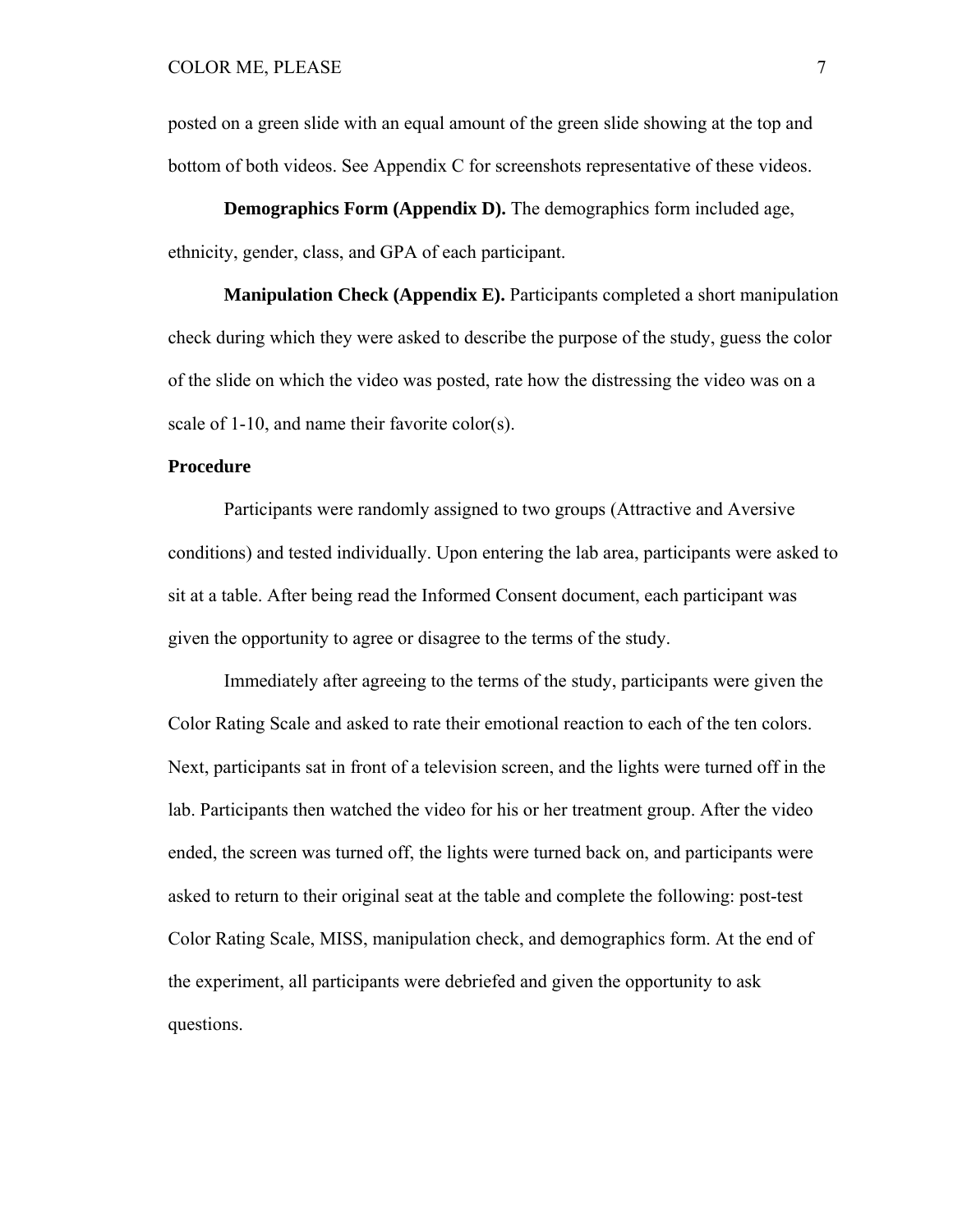#### **Results**

#### **Preliminary Analyses**

A second two-tailed, independent samples *t*-test was performed to ensure that the treatment videos elicited the target emotion. There was a significant difference in video rating between the Attractive and Aversive conditions;  $t(42) = -6.62$ ,  $p < .005$ . The difference was such that those in the Attractive condition found their video to be much less aversive on a 1-10 scale ( $M = 2.13$ ,  $SD = 1.57$ ) than did those in the Aversive condition ( $M = 6.20$ ,  $SD = 2.48$ ).

A two-tailed, independent samples *t*-test was performed to analyze differences in total MISS score by condition. MISS scores did not differ across condition,  $t(42) = 1.42$ ,  $p = 0.164$ . Individuals in the Attractive condition ( $M = 55.46$ ,  $SD = 12.80$ ) scored similarly to those in the Aversive condition ( $M = 50.30$ ,  $SD = 11.00$ ). Using a 2 x 2 (condition by accuracy)  $\chi^2$ , we found that those who correctly guessed the purpose of the study did not differ across conditions,  $\chi^2(1, N = 44) = 2.60$ ,  $p = .107$ . In the Attractive condition, 54.2% guessed correctly and 45.8% did not. In the Aversive condition, 30.0% guessed correctly and 70.0% did not.

#### **Primary Analysis**

Data were analyzed using a one-way MANCOVA (Multivariate Analysis of Covariance) with treatment condition as the independent variable, difference scores for each of the 10 colors as dependent variables, and MISS score as a covariate. Because there were 10 dependent variables, significance level was corrected using the Benjamini-Hochberg false discovery rate correction in which α level is reduced by .05 for each *p*  score, beginning with the dependent variable of greatest significance (i.e., the lowest *p*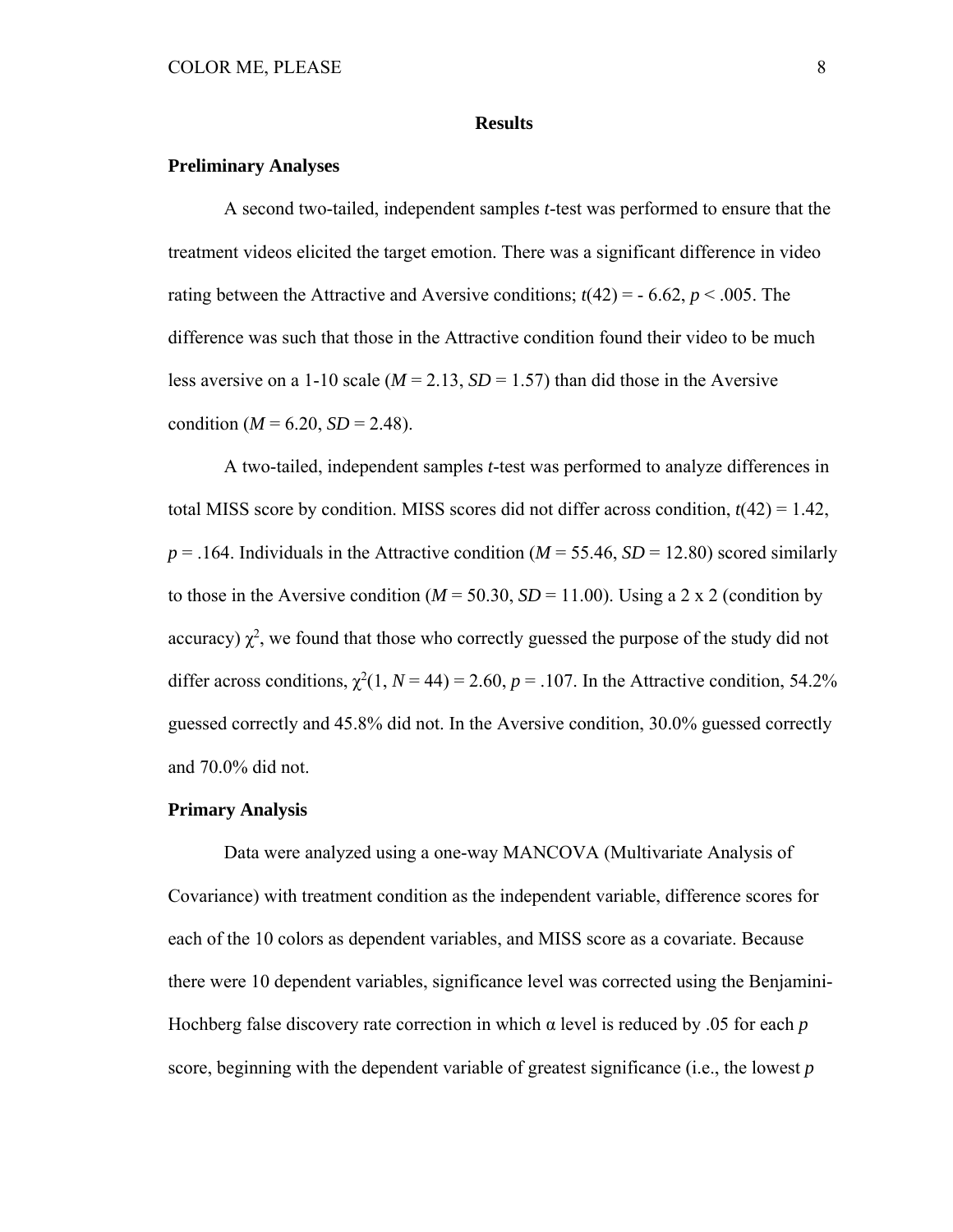value). Means, standard deviations, test statistics, Benjamini-Hochberg correction, and achieved power can be found in Table 1. The data for mean difference in color across pre- and post-test are arranged in Table 1 by calculated significance in ascending order. None of the ten colors showed significant differences across conditions.

#### **Discussion**

Although the results for the target color green were not significant, mean differences across group were consistent with the hypothesis, with those in the Attractive condition showing less of a shift in their ratings of green  $(M = -0.02)$  than those in the Aversive condition  $(M = -10)$ . That is, although both groups' ratings of green decreased, they decreased more for the Aversive condition. However, ratings across 5 of the 10 colors (red, black, brown, blue, and gray) decreased for the Aversive condition while increasing for the Attractive condition, indicating that something in the Aversive condition was manipulating the mood of participants in a negative manner. One possibility is that, given the particularly emotional content of the Aversive video, those whose mood were most manipulated rate higher in traits such as anxiety and neuroticism (Chen & Dalton, 2005).

Perhaps the biggest drawback to this study was the potential for Type II error due to the study's lack of achieved power. An effect caused by the manipulation may actually have existed in the current study, but lack of power may have resulted in the failure to find it. Increasing the sample size substantially would address this issue. With a larger sample size and thus more power, differences in the predicted direction may prove to be significant in future studies.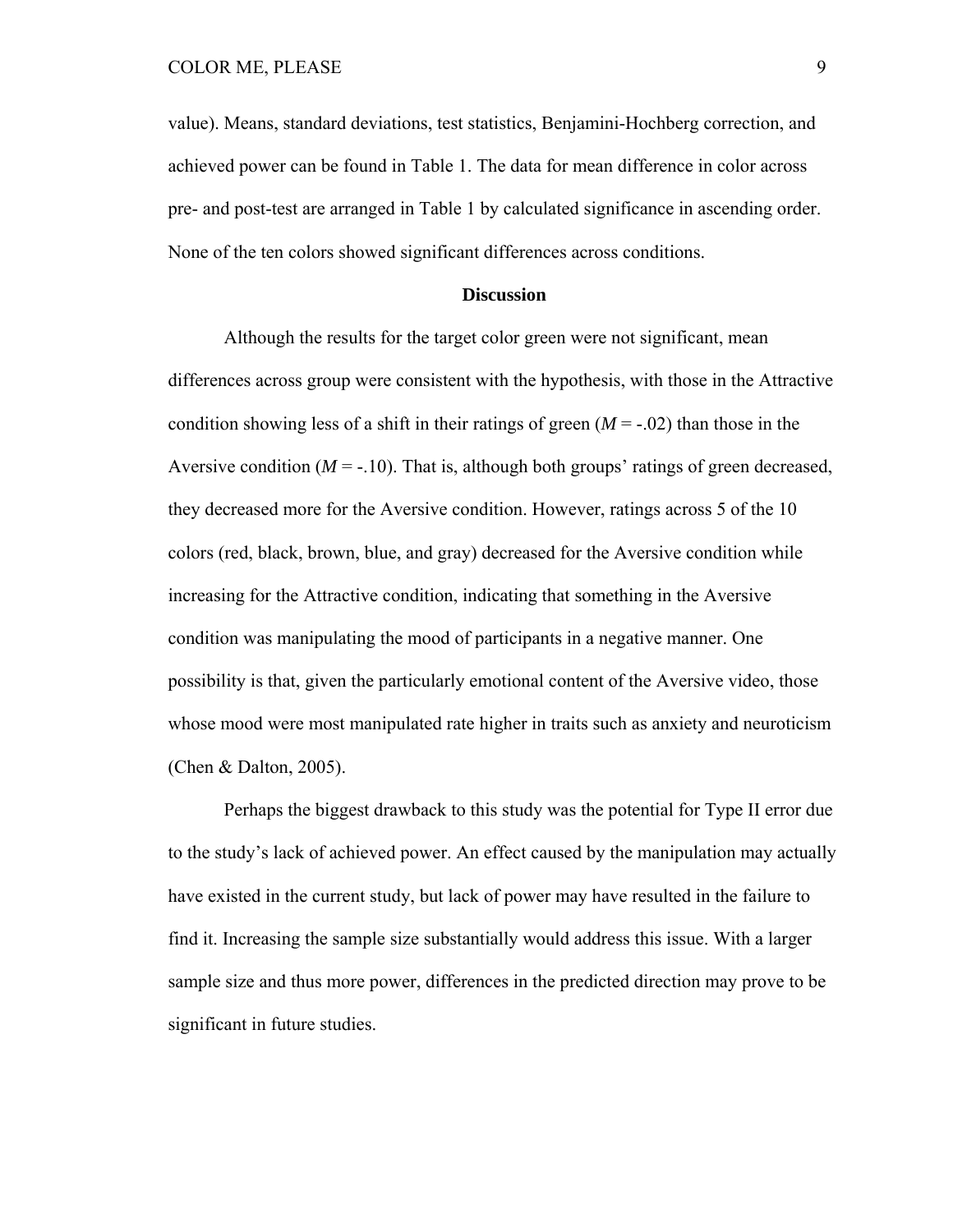Another potential drawback to this study is the coloration of the videos themselves. Although the videos were posted on a green slide (of which only small portions of the top and bottom were visible), they still had black backgrounds native to the videos. Also, due to the nature of the video content, many colors were present throughout the 5-minute duration of each video. For example, blue was especially prominent in the Attractive video, and both blue and gray were prominent in the Aversive video. Simple sensory overload could have prevented any particular color from developing any significant effect. There are several potential solutions to this problem. One way to eliminate this issue would be to make the videos gray-scale. Another potential solution is to flash the color very briefly and quickly throughout the duration of the video. This latter idea is based on the findings of Gabrielcik and Fazio (1984), who found that subliminal priming of letters caused participants to overestimate the occurrence of those letters in everyday language. It is also based on the conclusion drawn by Guest et al. (2010) that stimulus-emotion pairings are stronger when received passively as opposed to actively. The fast on and off nature of a flashing color may elicit a larger response given that the flashing would occur beyond the immediate attention of the participants. Finally, the effects of different colors could be examined by tinting the treatment videos respective to each of the ten colors. In this way, the strength of the effect as it exists relative to each color can be further investigated.

Since the color-rating scale was given to participants twice, it is also possible that they were consciously attempting to replicate their previous scores. It is for this reason that I suggest using deception when giving the post-test. For example, the researcher may ask the participant to re-complete the scale by pretending to have misplaced the original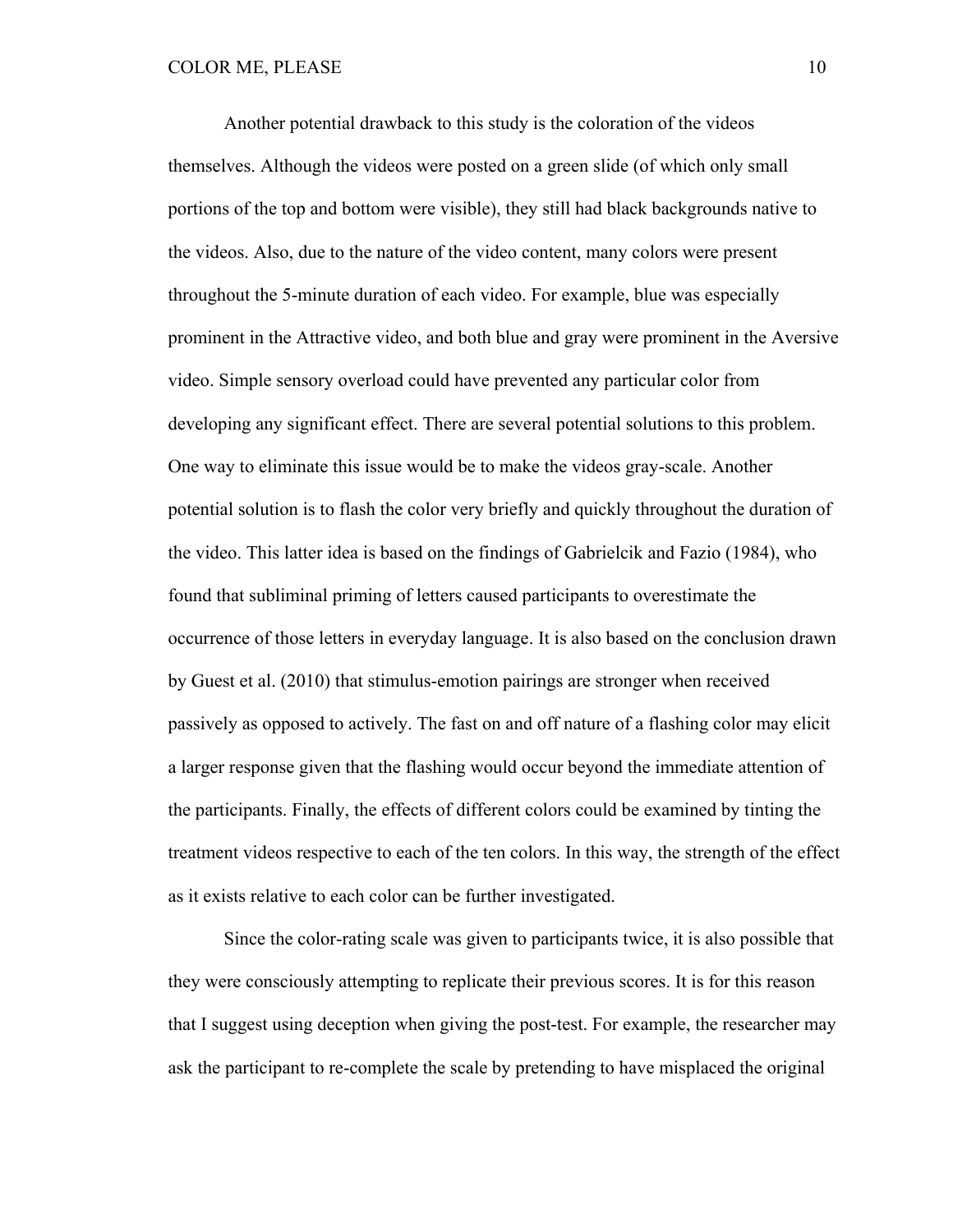test. This may help reduce the tendency for the participants to try and replicate their original results.

The strength of established color-emotion pairings is another potential problem. According to Field (2006), pairings between conditional and unconditional stimuli occur extremely quickly and are difficult to break. Field (2006) uses this explanation to elaborate upon the difficulty that often occurs in treating phobic disorders, but it is also relevant in the current study. Since certain emotions (unconditional stimuli) are paired with certain colors (conditional stimuli) in early childhood (Boyatzis & Varghese, 1994), it can be inferred that these pairings may simply be difficult to break, just as they are in phobic disorders. If a person has a strong emotional tie to any particular color, it may simply take more than a 5-minute treatment to break that emotional tie. Similarly, Terwogt and Hoeksma (1995) showed that color preference plays the largest identifiable role in color-emotion association. Therefore, any person with particularly strong preference for any specific color may just simply like the color too much to allow environmental factors of such short duration to interfere with that preference. Lengthening the videos and increasing their emotional content may help diminish these complications.

#### **Conclusion and Future Research**

 Despite the lack of power in the current study, this study does serve as a pilot study for further research because participant reactions to color were manipulated in the predicted direction even if the results were not significant. Future research should focus on producing stronger emotional reactions to colors such that differences can be seen across groups using the strategies noted above.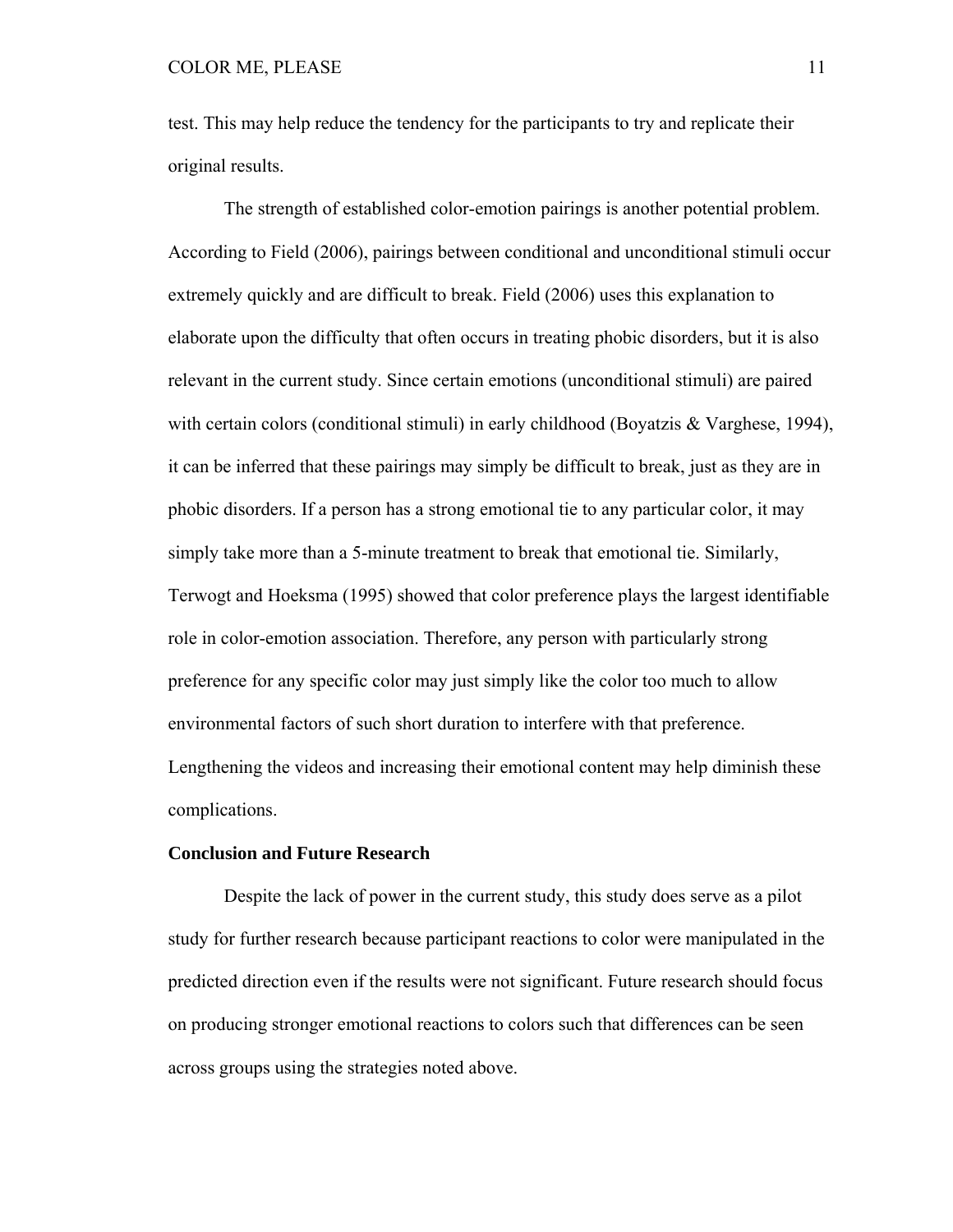Some potential changes to the method are also advisable. These include: the use of black-and-white, as opposed to colored, videos; the presence of the target color being less obvious (and perhaps flashed very quickly and briefly throughout the video); and longer, more emotionally driven videos. Other changes that should be applied to the method include measuring the present emotional state of participants and tests for personality. This is consistent with the findings of Chen and Dalton (2005), who noted that people who are higher in certain personality traits are more emotionally excited by extremely emotional stimuli. For these reasons, personality tests and affect measures should be administered prior to treatment in future studies.

 Future researchers should build upon the work in the current study to design more robust methods of testing the potential for manipulating individuals' emotional reactions to colors and other sensory stimuli. Again, research in this area is potentially important, as findings may be used to bolster our understanding of everyday interactions with physical stimuli and emotions. It may also, as previously noted, be important in understanding the mechanics involved in the development of phobic behavior.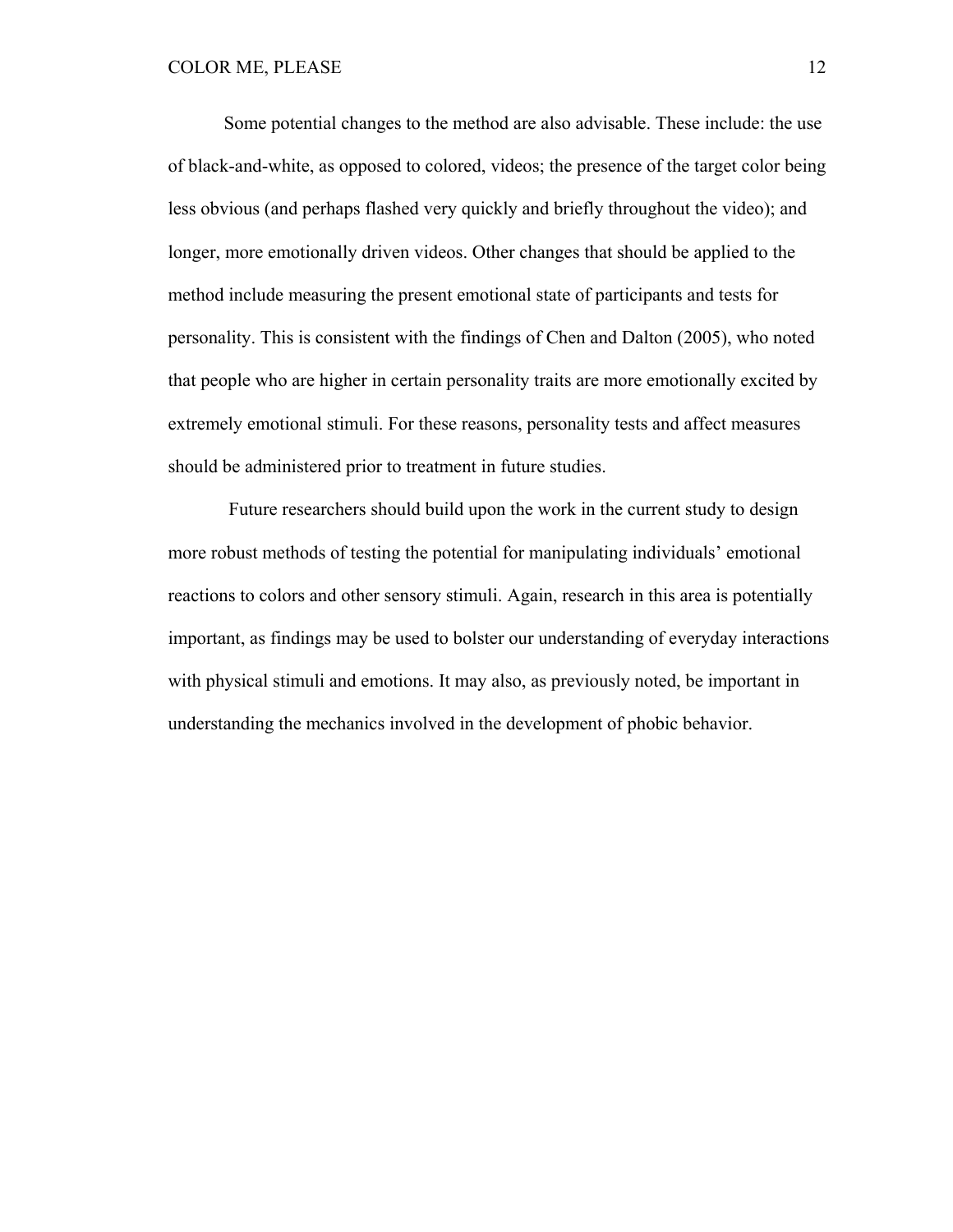#### **References**

- Baumgartner, T., Esslen, M., & Jäncke, L. (2005). From emotion perception to emotion experience: Emotions evoked by pictures and classical music. *International Journal of Psychophysiology, 60*, 34-43. doi: 0.1016/j.ijpsycho.2005.04.007
- Boyatzis, C. J., & Varghese, R. (1994). Children's emotional associations with colors. *The Journal of Genetic Psychology, 155*(1), 77-85. doi: 10.1155/2012/975670
- Chen, D., & Dalton, P. (2005). The effect of emotion and personality on olfactory perception. *Chemical Senses, 30*, 345-351. doi: 10.1093/chemse/bji029
- Field, A. P. (2006). Is conditioning a useful framework for understanding the development and treatment of phobias? *Clinical Psychology Review, 26*, 857-875. doi: 10.1016/j.cpr.2005.05.010
- Gabrielcik, A., & Fazio, R.H. (1984). Priming and frequency estimation: A strict test of the availability heuristic. *Personality and Social Psychology Bulletin, 10*(1), 85- 89. doi: 10.1177/0146167284101009
- Guest, S., Dessirier, J. M., Mehrabyan, A., McGlone, F., Essick, G., Gescheider, G.,…Blot, K. (2010). The development and validation of sensory and emotional scales of touch perception. *Attention, Perception, and Psychophysiology, 73*, 531- 550. doi: 10.3758/s13414-010-0037-y
- Hemphill, M. (1996). A note on adults' color-emotion associations. *The Journal of Genetic Psychology, 157*(3), 275-280. doi: 10.1080/00221325.1996.9914865
- Kotov, R. I., Bellman, S. B., & Watson, D. B. (2004) Multidimensional Iowa Suggestibility Scale (MISS), Stony Brook University.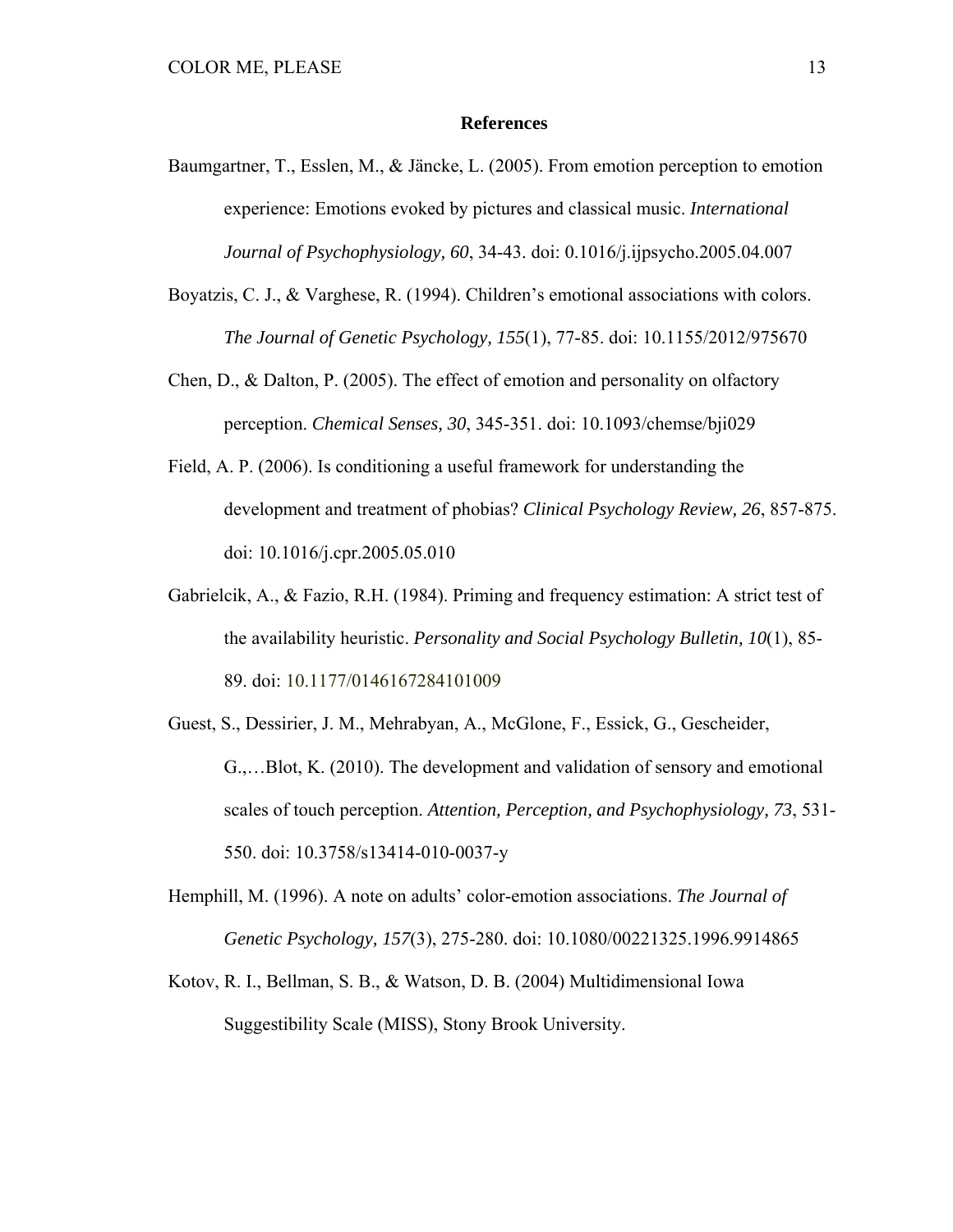- Nitzan, U., Chalamish, Y., Krieger, I., Erez, H.B., Braw, Y, & Lichtenberg, P. (2015). Suggestibility as a predictor of response to antidepressants: A preliminary prospective trial. *Journal of Affective Disorders, 185*, 8-11. doi: 10.1016/j.jad.2015.06.028
- Rogers, G.M., & Revelle, W. (1998). Personality, mood, and the evaluation of affective and neutral word pairs. *Journal of Personality and Social Psychology, 74*(6), 1592-1605. doi: 0022-3514/98/53.00
- Sieb, R. (2013). The emergence of emotions. *Activas Nervosas Superior, 55*(4), 115-145. doi: 10.1037/0022-3514.59.5.899
- Terwogt, M. M., & Hoeksma, J. B. (1995). Colors and emotions: preferences and combinations. *The Journal of General Psychology, 122*(1), 5-17. doi: 10.1080/00221309.1995.9921217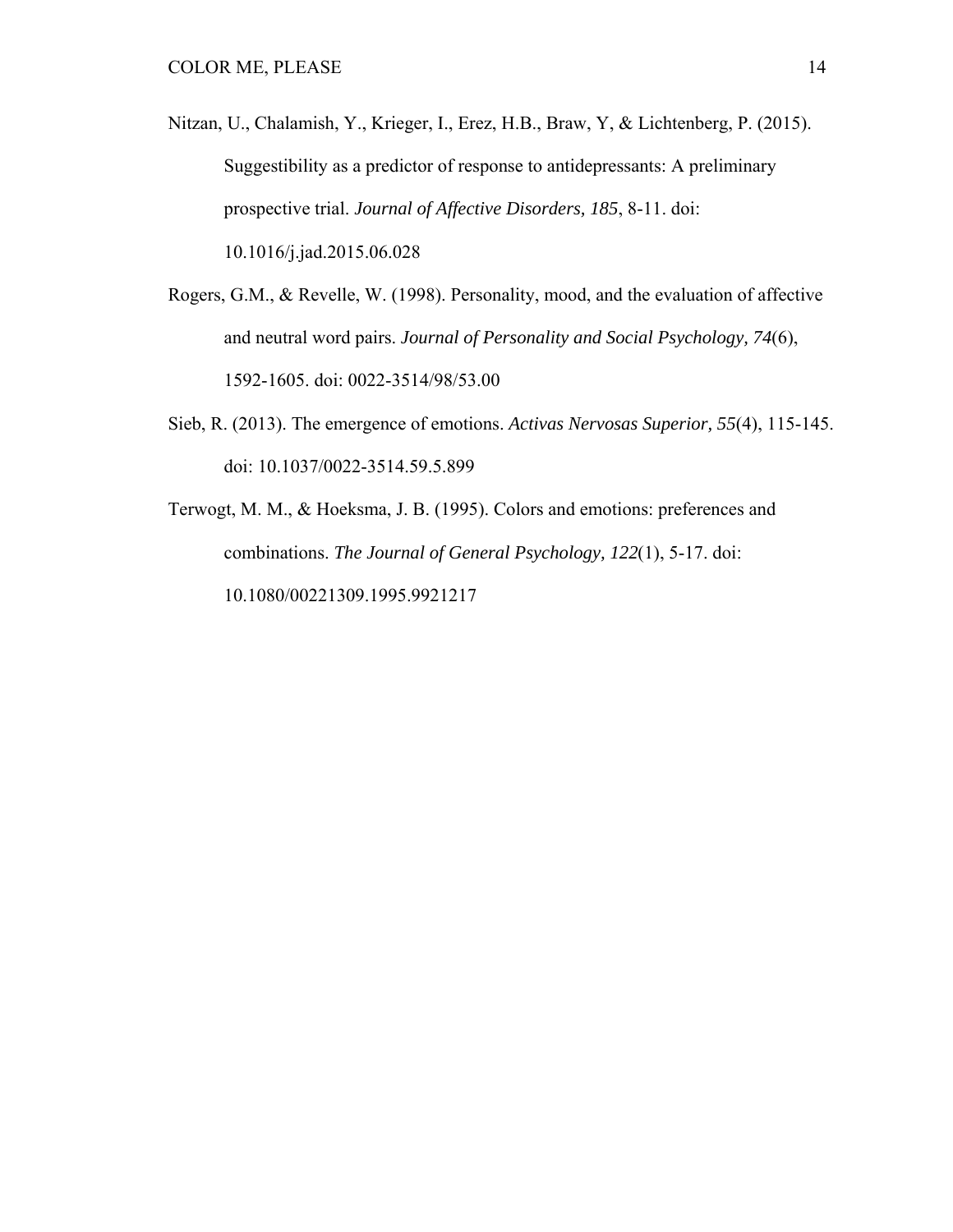# COLOR ME, PLEASE 15

#### Table 1

## *Descriptive and Inferential Statistics for Pre-Post Color Differences by Condition*

|              | Condition   |                         |                     |     |                  |                  |                    |                |                   |
|--------------|-------------|-------------------------|---------------------|-----|------------------|------------------|--------------------|----------------|-------------------|
|              |             | Attractive ( $n = 24$ ) | Aversive $(n = 20)$ |     |                  |                  |                    |                |                   |
| Color        | $M^{\rm a}$ | SD                      | $\boldsymbol{M}$    | SD  | $\boldsymbol{F}$ | $\boldsymbol{p}$ | $B-H \alpha$ level | <b>B-H</b> Sig | Obtained<br>Power |
| <b>Brown</b> | .22         | .73                     | $-.24$              | .53 | 4.35             | .044             | .005               | N <sub>o</sub> | .53               |
| Blue         | .03         | .26                     | $-14$               | .43 | 2.14             | .153             | .010               | N <sub>o</sub> | .30               |
| Gray         | .04         | .48                     | $-.21$              | .63 | 2.04             | .163             | .015               | No             | .28               |
| Yellow       | $-.05$      | .62                     | .06                 | .30 | 1.34             | .255             | .020               | N <sub>o</sub> | .20               |
| Purple       | $-18$       | .54                     | $-.01$              | .15 | 1.18             | .284             | .025               | N <sub>o</sub> | .19               |
| Red          | .18         | .66                     | $-.05$              | .40 | .85              | .362             | .030               | N <sub>o</sub> | .15               |
| <b>Black</b> | .04         | .64                     | $-.09$              | .39 | .34              | .566             | .035               | N <sub>o</sub> | .09               |
| Pink         | $-14$       | .38                     | $-.18$              | .56 | .07              | .797             | .040               | No             | .06               |
| Green        | $-.02$      | .87                     | $-.10$              | .72 | .02              | .900             | .045               | N <sub>o</sub> | .05               |
| White        | $-.11$      | .50                     | $-.11$              | .41 | .01              | .932             | .050               | N <sub>o</sub> | .05               |

<sup>a</sup> All means are uncorrected.

*Note*. B-H = Benjamini-Hochberg. The Benjamini-Hochberg false discovery rate correction was used to control for Type II error. Noted in the table are the required B-H *p*-value (alpha level) and a column to indicate whether the *F* test was considered significant after applying the B-H correction.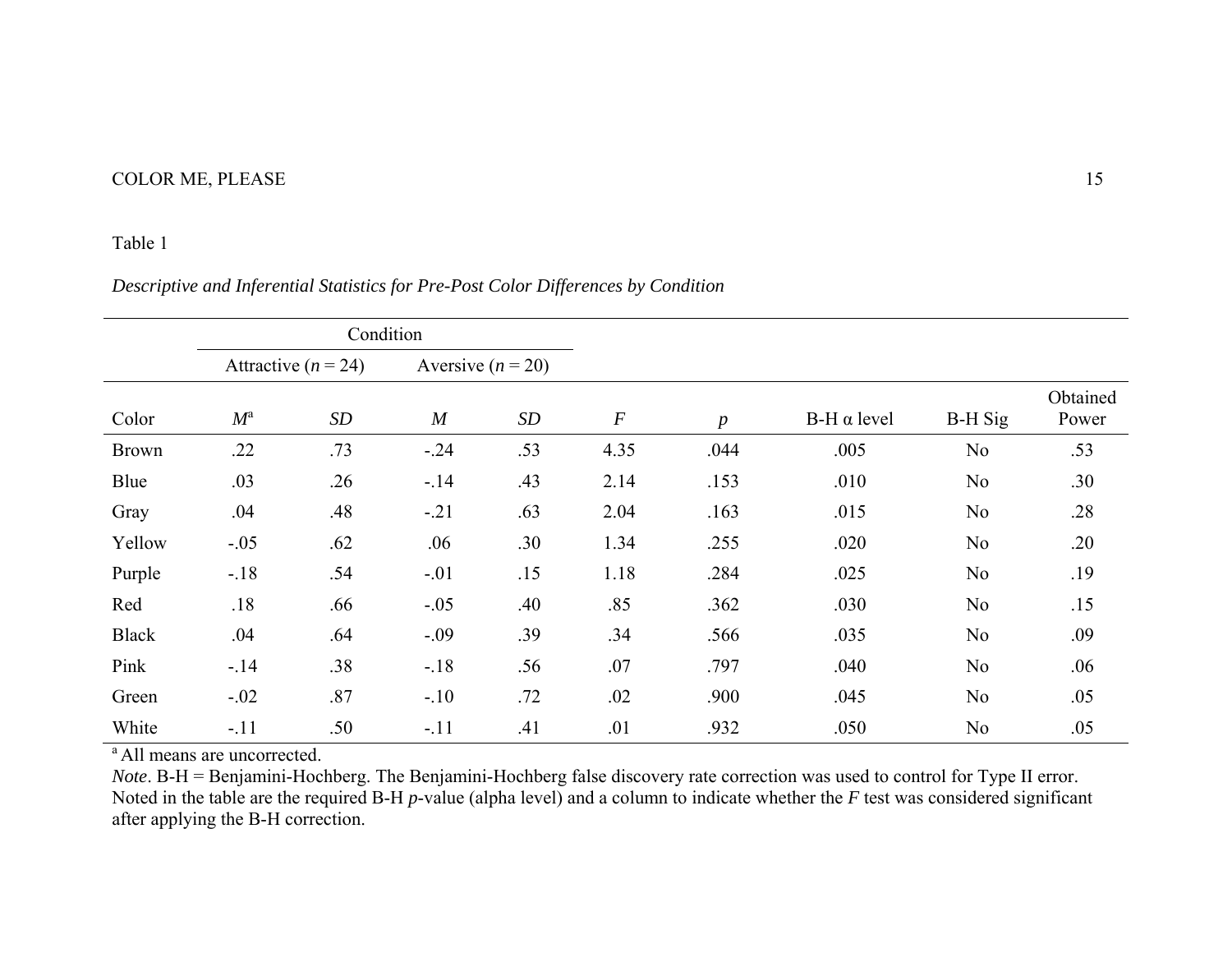# **Appendix A**

For each item, write the color being presented to you and place an "X," according to your reaction to that color, on the scale corresponding to that color.

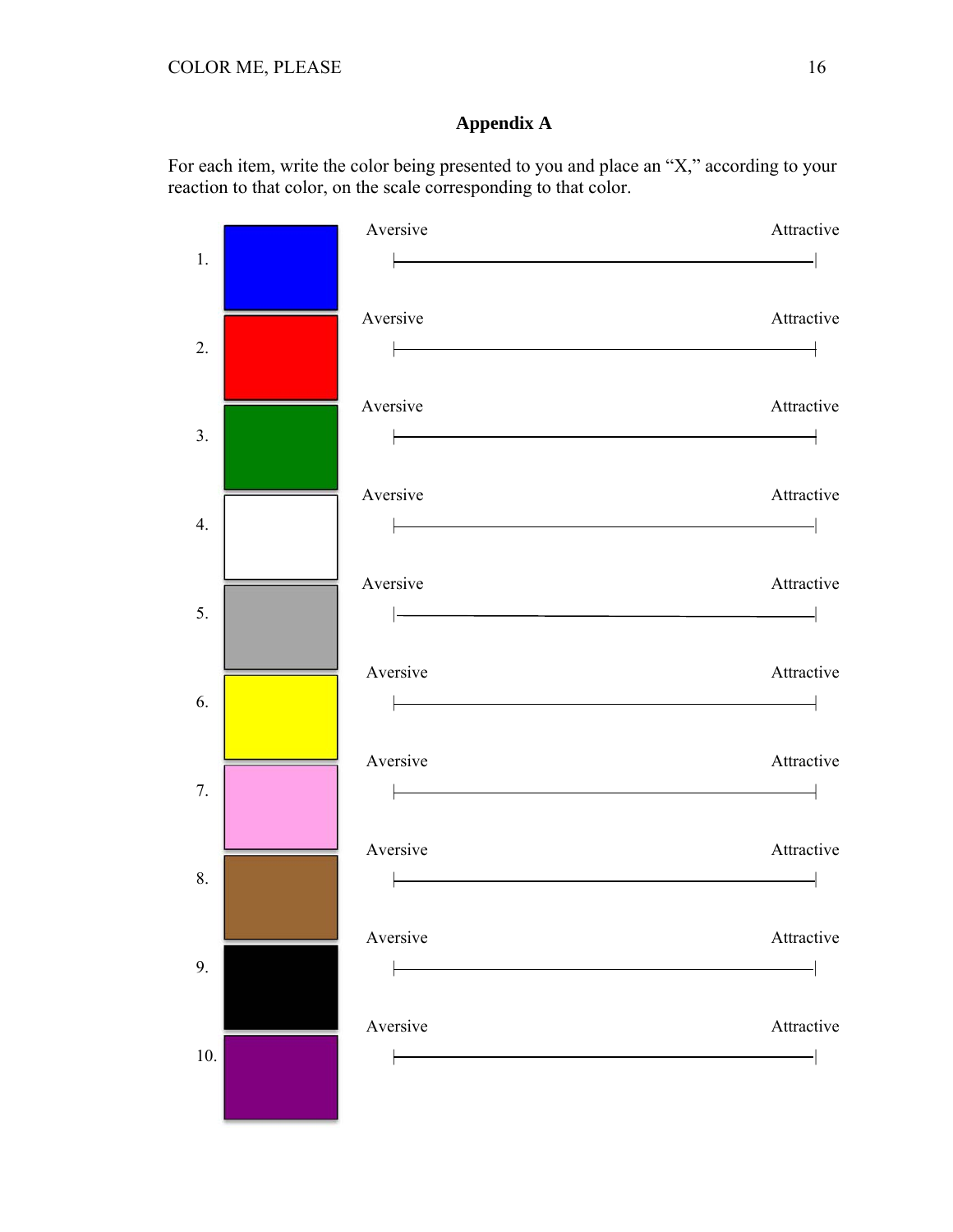## **Appendix B**

#### MISS Short Suggestibility Scale

| not at all       | a little | somewhat | quite a bit | a lot |
|------------------|----------|----------|-------------|-------|
| or very slightly |          |          |             |       |

- \_\_\_\_ I am easily influenced by other people's opinions
- I can be influenced by a good commercial
- When someone coughs or sneezes, I usually feel the urge to do the same
- Imagining a refreshing drink can make me thirsty
- A good salesperson can really make me want their product
- I get a lot of good practical advice from magazines or TV
- If a product is nicely displayed, I usually want to buy it
- When I see someone shiver, I often feel a chill myself
- \_\_\_\_ I get my style from certain celebrities
- \_\_\_\_ When people tell me how they feel, I often notice that I feel the same way
- \_\_\_\_ When making a decision, I often follow other people's advice
- \_\_\_\_ Reading descriptions of tasty dishes can make my mouth water
- \_\_\_\_ I get many good ideas from others
- \_\_\_\_ I frequently change my opinion after talking with others
- \_\_\_\_ After I see a commercial for lotion, sometimes my skin feels dry
- \_\_\_\_ I discovered many of my favorite things through my friends
- \_\_\_\_ I follow current fashion trends
- Thinking about something scary can make my heart pound
- I have picked-up many habits from my friends
- \_\_\_\_ If I am told I don't look well, I start feeling ill
- It is important for me to fit in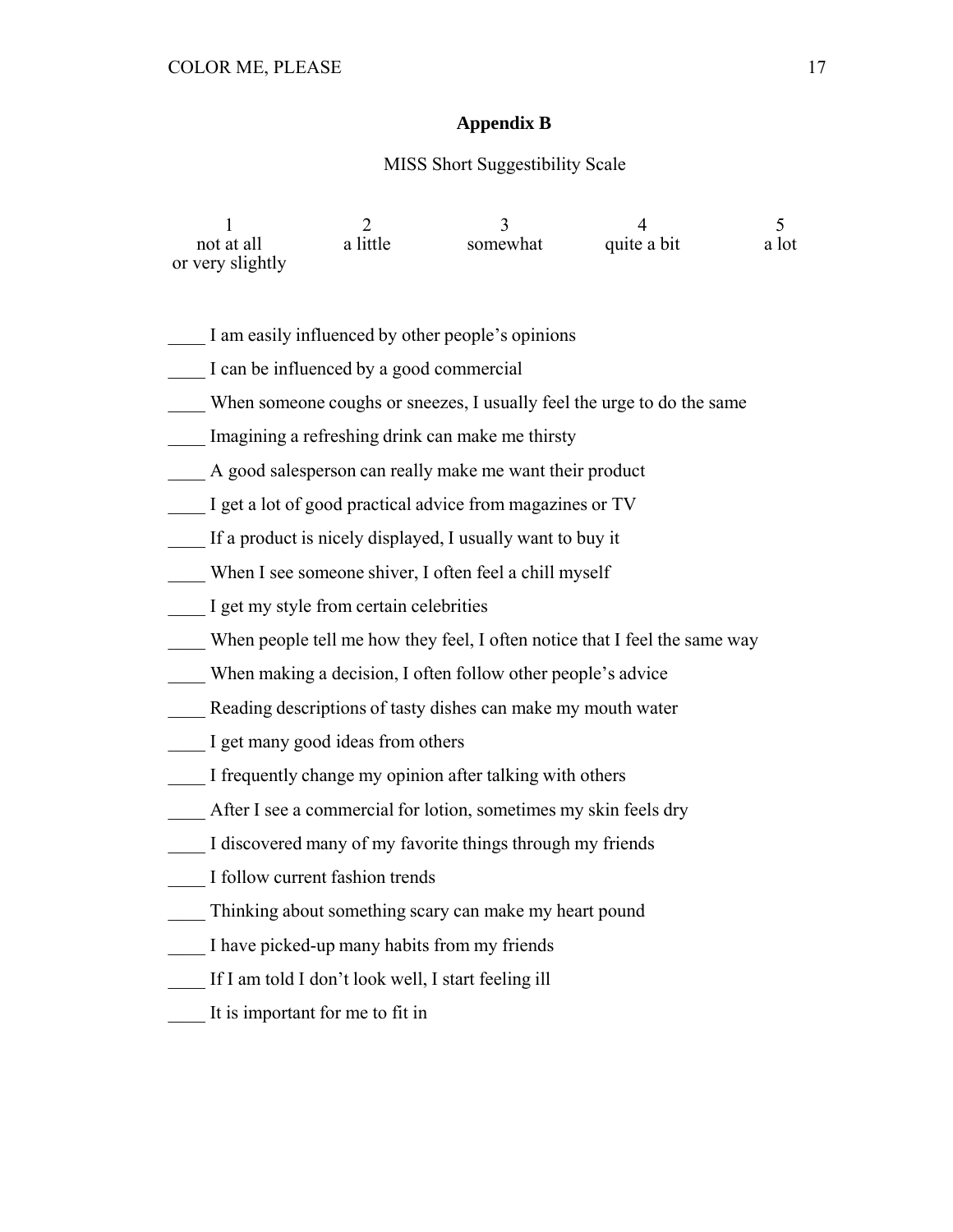# **Appendix C**

*Screenshot of Attractive Condition Video* 



*Screenshot of Aversive Condition Video* 

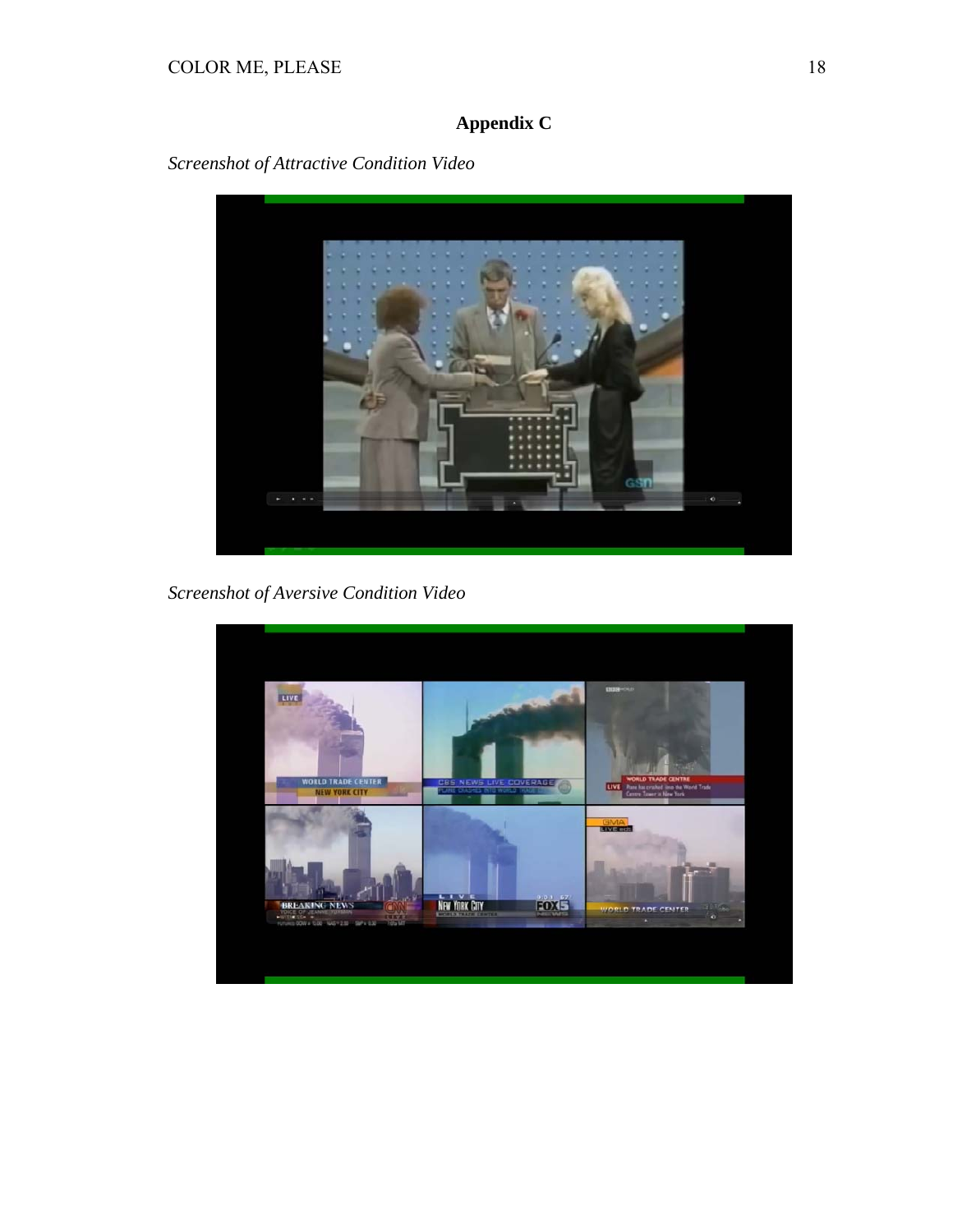# **Appendix D**

Age: \_\_\_\_\_\_\_\_\_\_

Gender *(circle one)*: male female other

Ethnicity or Ethnicities:

Year in College *(circle one):* 1st year sophomore junior senior graduate student Current GPA: \_\_\_\_\_\_\_\_\_\_

\_\_\_\_\_\_\_\_\_\_\_\_\_\_\_\_\_\_\_\_\_\_\_\_\_\_\_\_\_\_\_\_\_\_\_\_\_\_\_\_\_\_\_\_\_\_\_\_\_\_\_\_\_\_\_\_\_\_